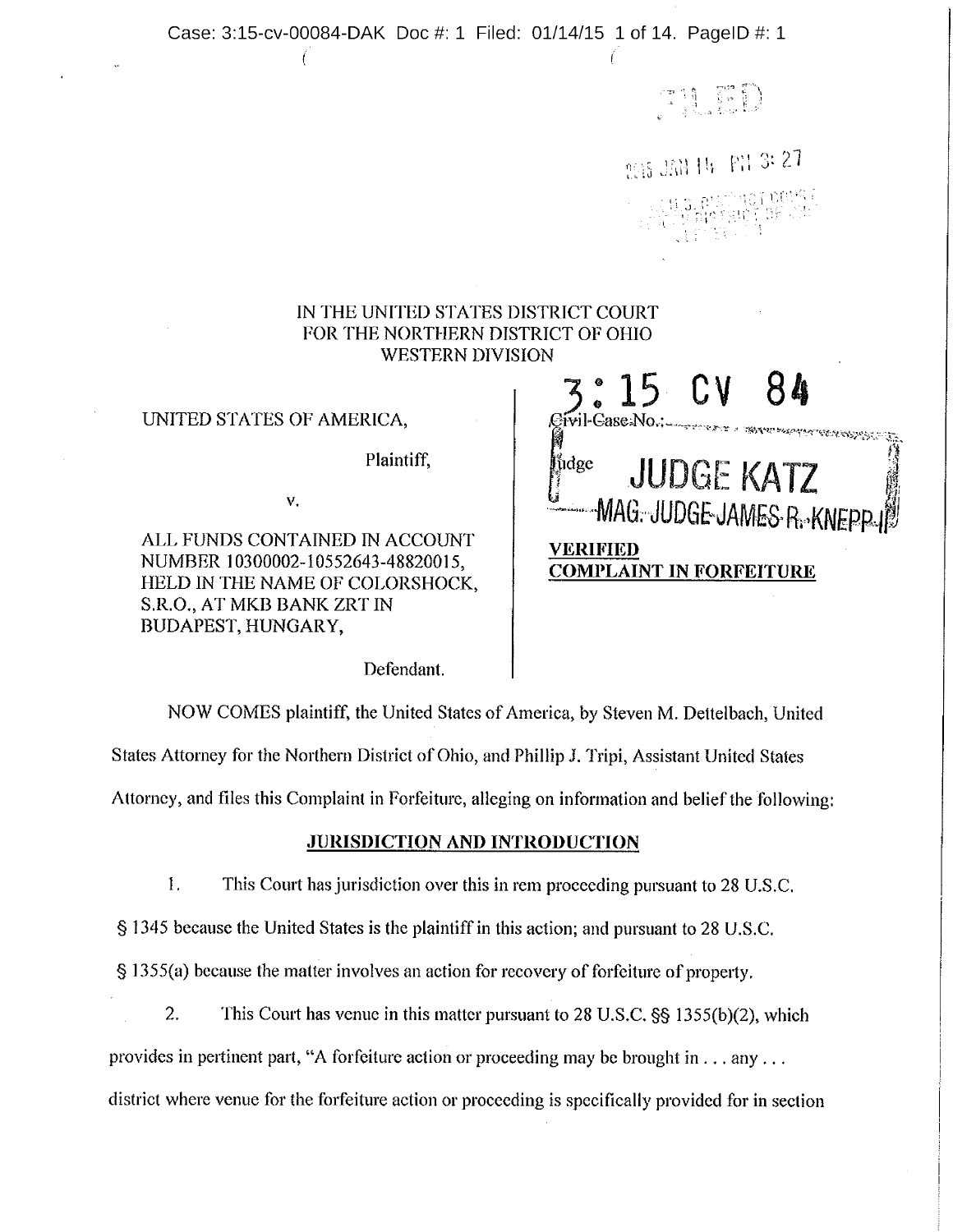<sup>1395</sup> of this title or any other statute." This court has venue in this matter pursuant to <sup>28</sup> U.S.C.  $\S$ § 1355(b)(1)(A), because any of the acts or omissions giving rise to the forfeiture occurred in this district; pursuant to 28 U.S.C.  $\S$  1355(b)(1)(B), incorporating 28 U.S.C.  $\S$  1395, because the action accrued in this district; and pursuant to 28 U.S.C.  $\S$  1391(b) because a substantial part of the acts or omissions giving rise to the claim occurred in this district.

3. The Defendant All Funds Contained in Account Number 10300002-10552643-48820015, Held in the Name of ColorShock S.R.O., at MKB Bank Zrt. in Budapest, Hungary (hereinafter referred to as "defendant account") is currently located, and being restrained by <sup>a</sup> Hungarian-issued court order, at MKB Bank Zrt. in Budapest, Hungary.

4. The defendant account is subject to forfeiture to the United States pursuant to <sup>18</sup> U.S.C. §981(a)(1)(A) because it was involved in <sup>a</sup> transaction or attempted transaction in violation of criminal code 18 U.S.C. § 1956 and pursuant to 18 U.S.C. §  $981(a)(1)(C)$  because it represents the proceeds of a wire fraud conspiracy in violation of criminal code 18 U.S.C. §§ 1349 and 1343.

## CRIMINAL STATUTES VIOLATED BY KATERINA UZLOVA

5. Katerina Uzlova is currently <sup>a</sup> fugitive from justice, having been indicted on July 24, 2013 for violating criminal statutes, namely, conspiracy to commit wire fraud and conspiracy to commit money laundering. Title 18, United States Code, Section <sup>1343</sup> provides in pertinent part:

> Whoever, having devised or intending to devise any scheme or artifice to defraud, or for obtaining money or property by means of false or fraudulent pretenses, representations, or promises, transmits or causes to be transmitted by means of wire, radio, or television communication in interstate or foreign commerce, any writings, signs, signals, pictures, or sounds for the purpose of executing such scheme or artifice, shall be fined under this title or imprisoned not more than 20 years, or both.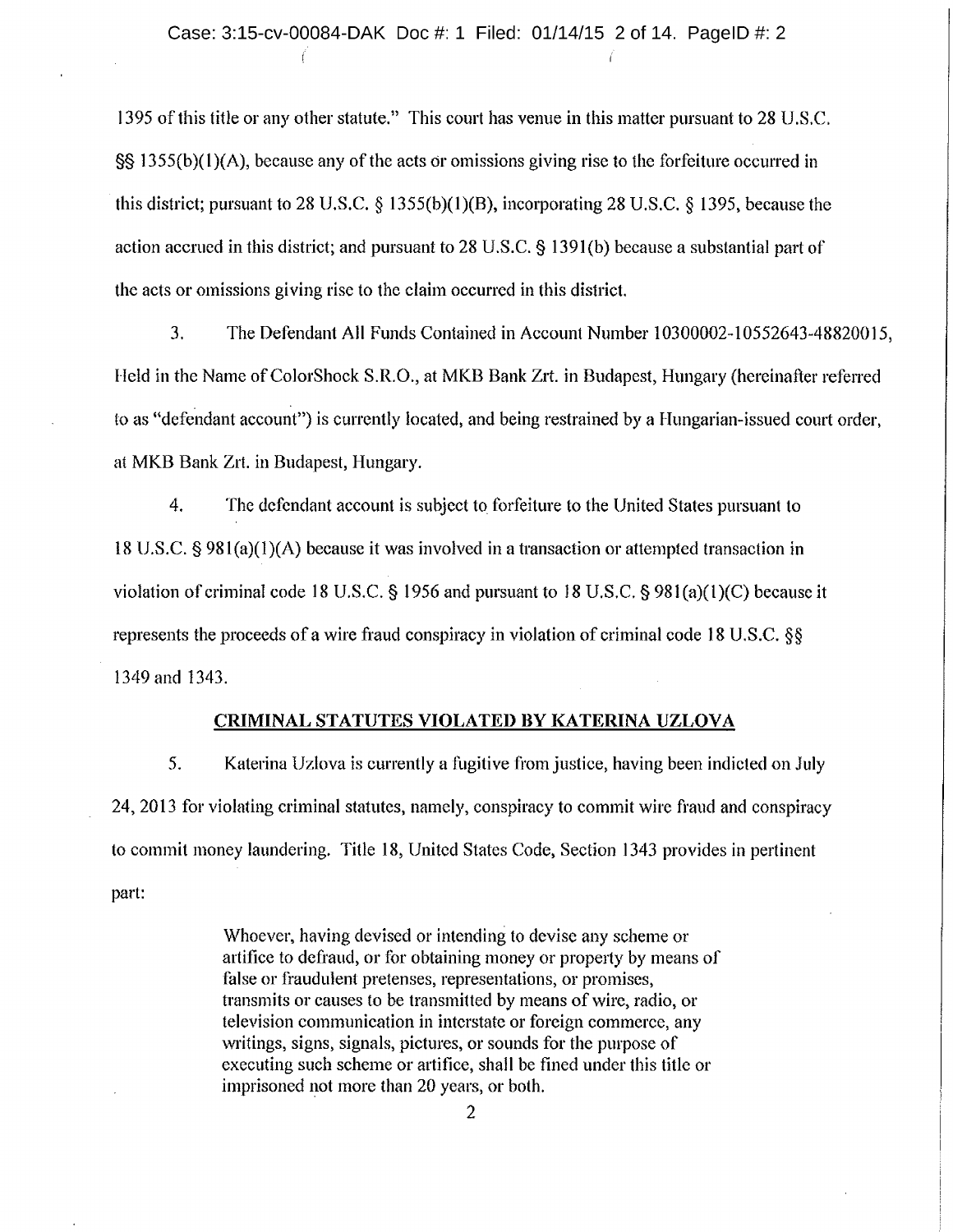6. Title 18, United States Code, Section 1349 provides as follows:

Any person who attempts or conspires to commit any offense under this chapter shall be subject to the same penalties as those prescribed for the offense, the commission of which was the object of the attempt or the conspiracy. [emphasis added]

The penalties for wire fraud apply to those persons who engage in <sup>a</sup> conspiracy to commit that

offense since 18 U.S.C.  $\S$  1343 is in the same chapter of the criminal code as 18 U.S.C.  $\S$  1349.

7. Title 18, United States Code, Section 1956 provides in pertinent part:

(a)(1) Whoever, knowing that the property involved in <sup>a</sup> financial transaction represents the proceeds of some form of unlawful activity, conducts or attempts to conduct such <sup>a</sup> financial transaction which in fact involves the proceeds of specified unlawful activity $-$ 

\* \* \*

(B) knowing that the transaction is designed in whole or in part—

(i) to conceal or disguise the nature, the location, the source, the ownership, or the control of the proceeds of specified unlawful activity;

\* \* \*

 $* * *$ 

shall be sentenced to <sup>a</sup> fine of not more than \$500,000 or twice the value of the property involved in the transaction, whichever is greater, or imprisonment for not more than 20 years, or both.

 $(a)(2)$  Whoever transports, transmits, or transfers, or attempts to transport, transmit, or transfer <sup>a</sup> monetary instrument or funds from <sup>a</sup> place in the United States to or through <sup>a</sup> place outside the United States.

 $* * *$ 

(B) knowing that the monetary instrument or funds involved in the transportation, transmission, or transfer represent the proceeds of some form of unlawful activity and knowing that such transportation, transmission, or transfer is designed in whole or in part—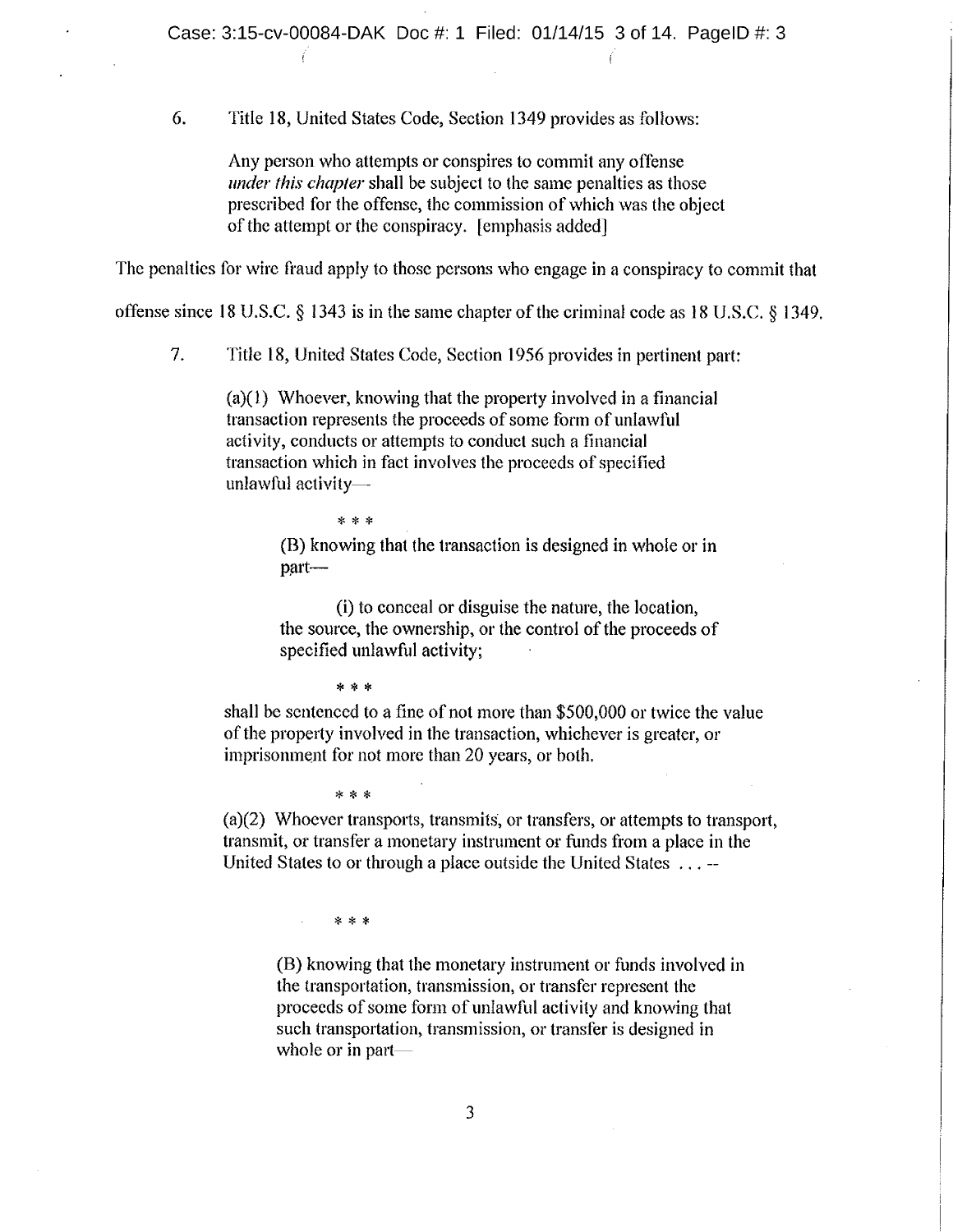(i) to conceal or disguise the nature, the location, the source, the ownership, or the control of the proceeds of specified unlawful activity;

\* \* \*

\* \* \*

shall be sentenced to <sup>a</sup> fine of not more than \$500,000 or twice the value of the monetary instrument or funds involved in the transportation, transmission, or transfer whichever is greater, or imprisonment for not more than 20 years, or both.

(h) Any person who conspires to commit any offense defined in this section.. shall be subject to the same penalties as those prescribed for the offense the commission of which was the object of the conspiracy.

The "specified unlawful activity" is defined in 18 U.S.C.  $\S$  1956(c)(7), which incorporates 18

U.S.C.  $\S$  1961(1), under which wire fraud is listed as a predicate offense.

#### OVERVIEW OF THE FRAUD

8. From approximately July 2012, and continuing until March 13, 2013, individuals using the false names of Roman Novak and Radoslav Novak, nationalities unknown, and other individuals conspired to create <sup>a</sup> fraudulent Internet:based high yield investment program named Profitable Sunrise promising extremely high rates of return with little or no risk to investors' funds.

9. The Profitable Sunrise website contained fictitious and false representations causing investors to provide funds for their investment in Profitable Sunrise and it identified Inter Reef Ltd. as the business responsible for generating enormous profits. The fictitious and false representations included the promises of extremely high, unrealistic rates of return; statements that the investment in Profitable Sunrise was "risk-free;" false claims regarding the business activities of Profitable Sunrise; false claims regarding the track record and profitability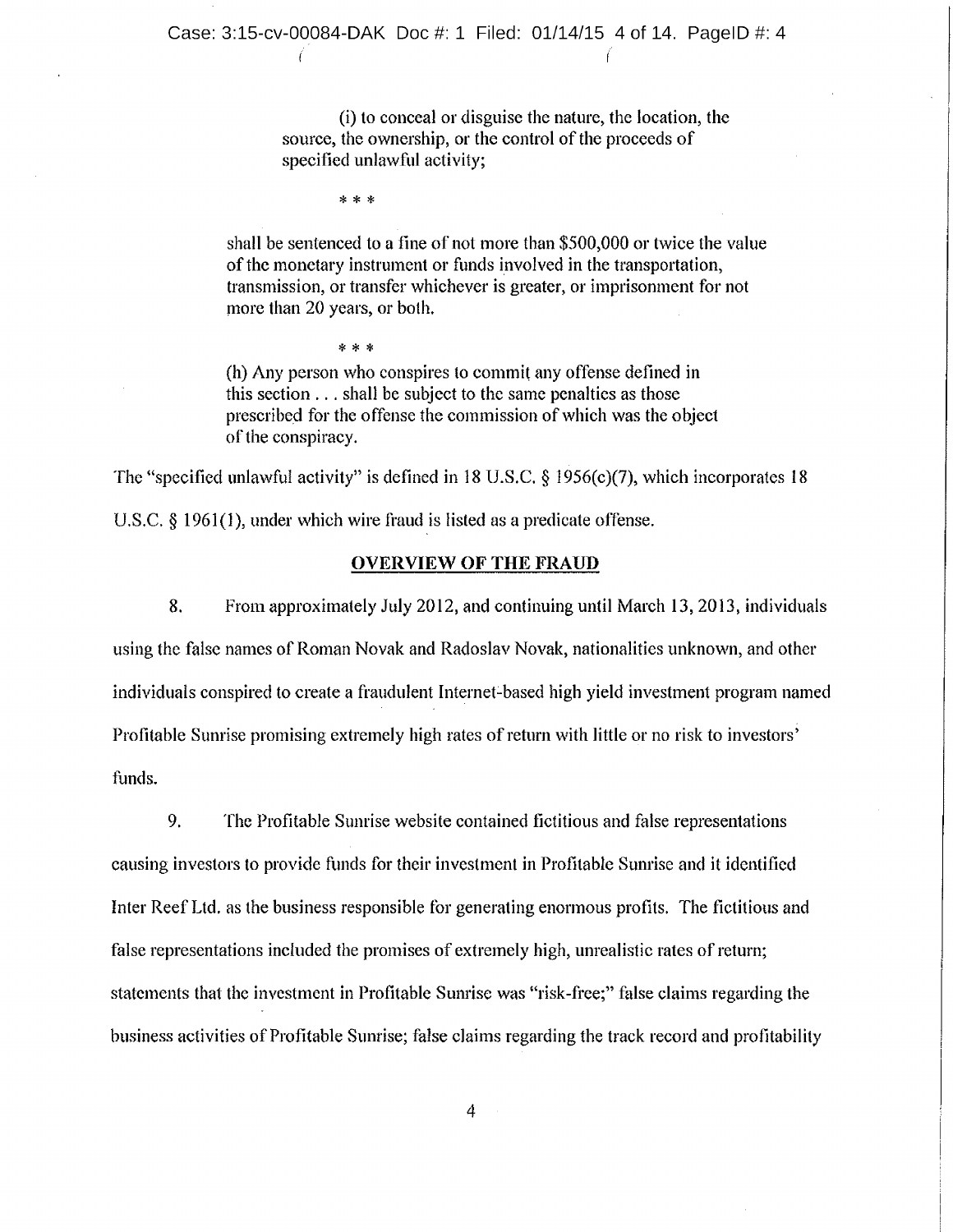of Inter Reef Ltd.; and the use of fictitious names for the persons responsible for Profitable Sunrise.

10. Although numerous investors spoke with Roman Novak, no one ever met him in person. All of Roman Novak's contact with investors was through Skype and other Internetbased communication methods. A State of Michigan identification card in the name of Roman Novak which had been provided to Solid Trust Pay, <sup>a</sup> third-party Internet-based money remitter used during the scheme, was determined to be <sup>a</sup> fraudulent document,

11. Regional representatives were identified by Profitable Sunrise, who used at least two companies, NJF Global Group and Focus-Up Ministries, to attract investors to Profitable Sunrise. One of the individuals engaged in promoting the investment fraud resides in the Northern District of Ohio.

12. The persons responsible for Profitable Sunrise directed that investors send funds to Internet money remitters and <sup>a</sup> series of companies located around the world. Thereafter, the funds were further transferred, obscuring their ultimate destination,

13, Before investing in Profitable Sunrise, prospective investors were required to open <sup>a</sup> Profitable Sunrise account on the Profitable Sunrise website which contained their contact information to include an email address. Investors could invest through third-party Internet currency exchange/money remitter services such as the now-defunct Liberty Reserve or Solid Trust Pay or through an international wire transfer. If investors chose to fund their account with <sup>a</sup> wire transfer, after opening an account, investors received an email from Profitable Sunrise. The email contained wire transfer instructions (which investors used for their investment) to any one of four Czech businesses which maintained bank accounts in Hungary and the Czech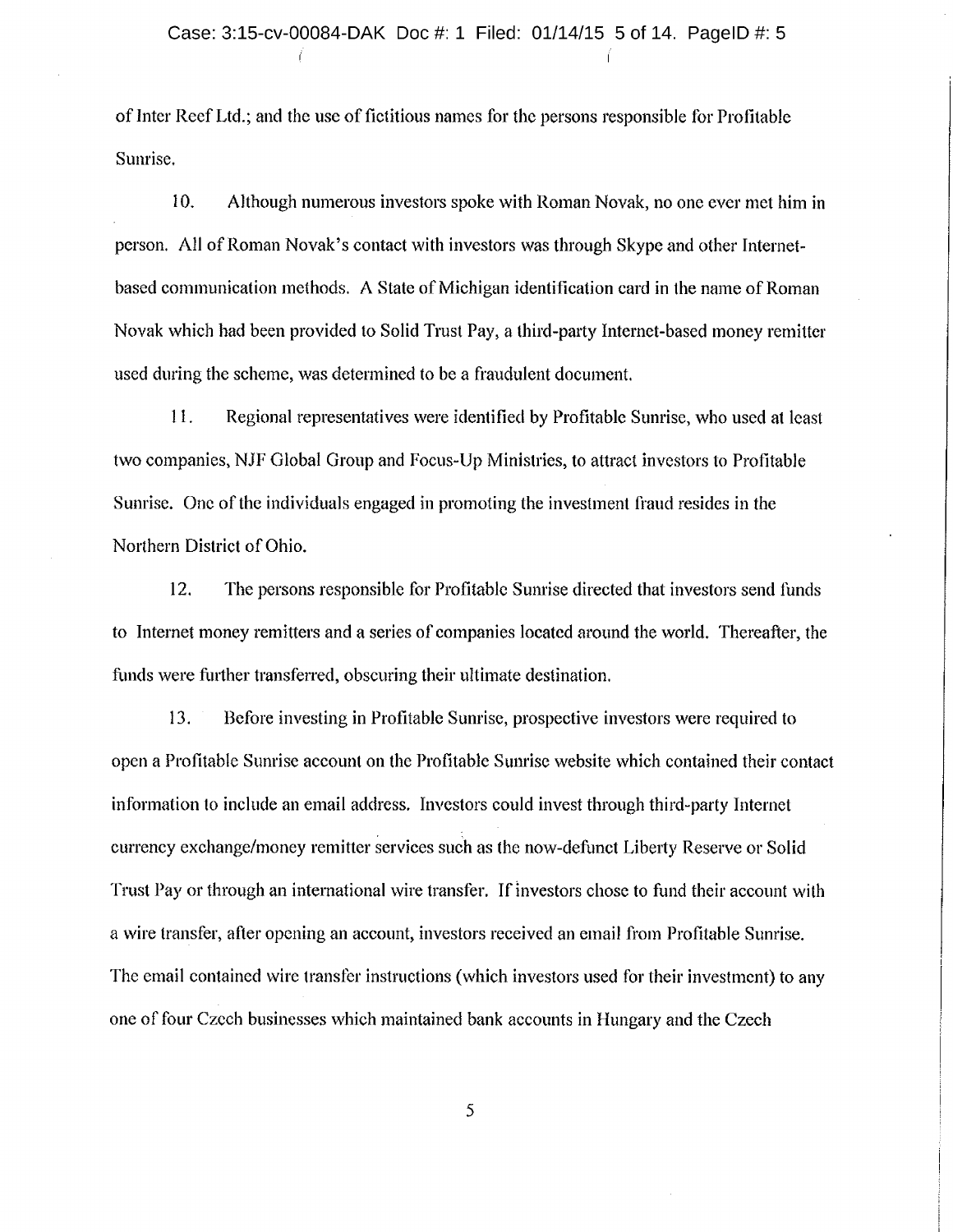# Case: 3:15-cv-00084-DAK Doc #: 1 Filed: 01/14/15 6 of 14. PagelD #: 6

Republic. The email further advised potential investors that the wire transfer instructions were only good for five days.

14. The Czech companies which received Profitable Sunrise investors' funds included Colorshock S.R.O., Fortuna-K S.R.O., Solutions Company S.R.O., and Me!land Company S.R.O. One of those companies, ColorShock S.R.O., maintained defendant bank account at MKB Bank zrt. in Budapest, Hungary (hereinafter referred to as "MKB Bank"). Several of the investors who sent investments to ColorShock S.R.O. reside in, and sent wire transfers from, the Northern District of Ohio and have reported being defrauded by Profitable Sunrise.

15. The law enforcement investigation conducted to date has identified that approximately 15,000 persons invested at least \$37,000, 000 into the Profitable Sunrise scheme between July 2012, and March 2013, by transferring funds to the accounts described above.

16. ColorShock S.R.O., and the other companies involved in the fraud scheme, in turn, engaged in transactions appearing to be legitimate, but were in fact false and fictitious "contract" payments designed to disguise their money laundering. Furthermore, the ColorShock account was opened under an alias to prevent law enforcement from tracing the persons exercising ultimate control over the bank account. The investigation determined that the proceeds ofthe investment program were never actually used for the intended purposes, but that proceeds were only used to pay "interest" to other investors, was used to return investor's principal, or was transferred to other entities presumably for the ultimate benefit of the coconspirators operating Profitable Sunrise,

17. Immediately after the Profitable Sunrise website was shut-down by the perpetrators on March 13, 2013, all contact between the investors and the persons running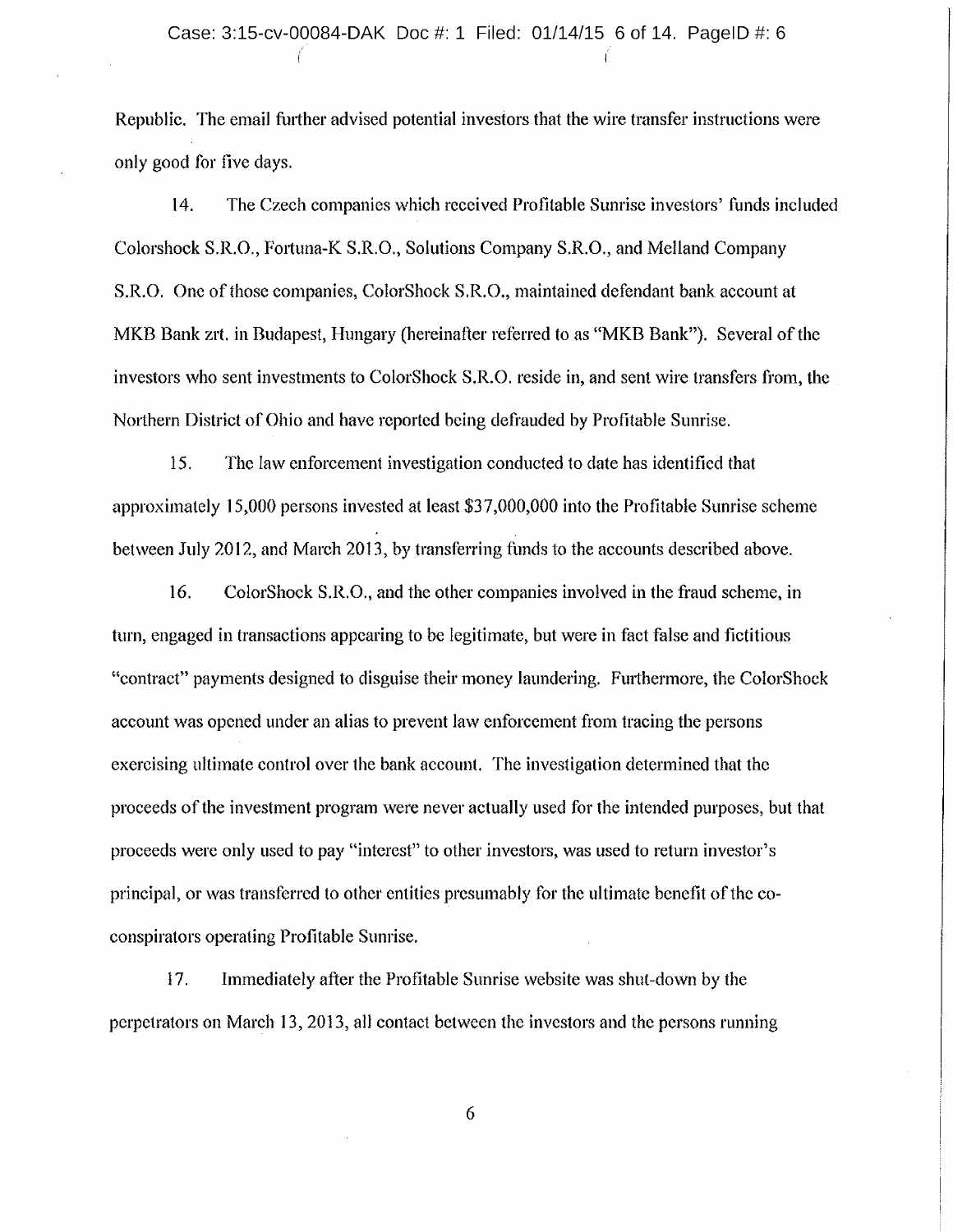Profitable Sunrise ceased. Furthermore, the co-conspirators operating Profitable Sunrise failed to pay for the services of the Profitable Sunrise web hosting provider.

#### HUNGARIAN BANK ACCOUNT USED TO FACILITATE THE FRAUD

18. On March 21, 2013, Hungarian authorities notified FBI agents in Budapest that they believed Hungarian MKB Bank account number 10300002-10552643-48820015, held in the name of ColorShock, of Opletalova, 11000 Prague 1-Nove Mesto, Czech Republic (defendant account), was involved in money laundering. As <sup>a</sup> result, the account was temporarily restrained.

19. The balance in the defendant account on March 19, 2013, was approximately €8,808,406.13, which amount is the approximate equivalent of \$10,424,001.23 at the current international currency exchange rate.

20. The law enforcement investigation determined that, from February 6, 2013 to February 25, 2013, the defendant account received almost 5,000 incoming wire transfers totaling €8,338,999, 86 (approximately \$9,868,498.74), mostly from individuals in the United States. The last incoming wire transfer was received on March 11, 2013. The bank account was <sup>a</sup> repository for investments in Profitable Sunrise.

21. The listed owner of the defendant account is Petr Sulc of <sup>27711</sup> Neratovice, <sup>1024</sup> Kojeticka, Czech Republic. In addition, <sup>a</sup> woman identifying herself as Aneta Korbelova, later determined to be Katerina Uziova (hereinafter referred to as "Uzlova") has signature authority over defendant account.

22. After receiving the funds, MKB Bank received numerous SWIFT messages (international messages exchanged between financial institutions) from the investors' originating banks, requesting that the funds sent to MKB Bank be returned due to fraud.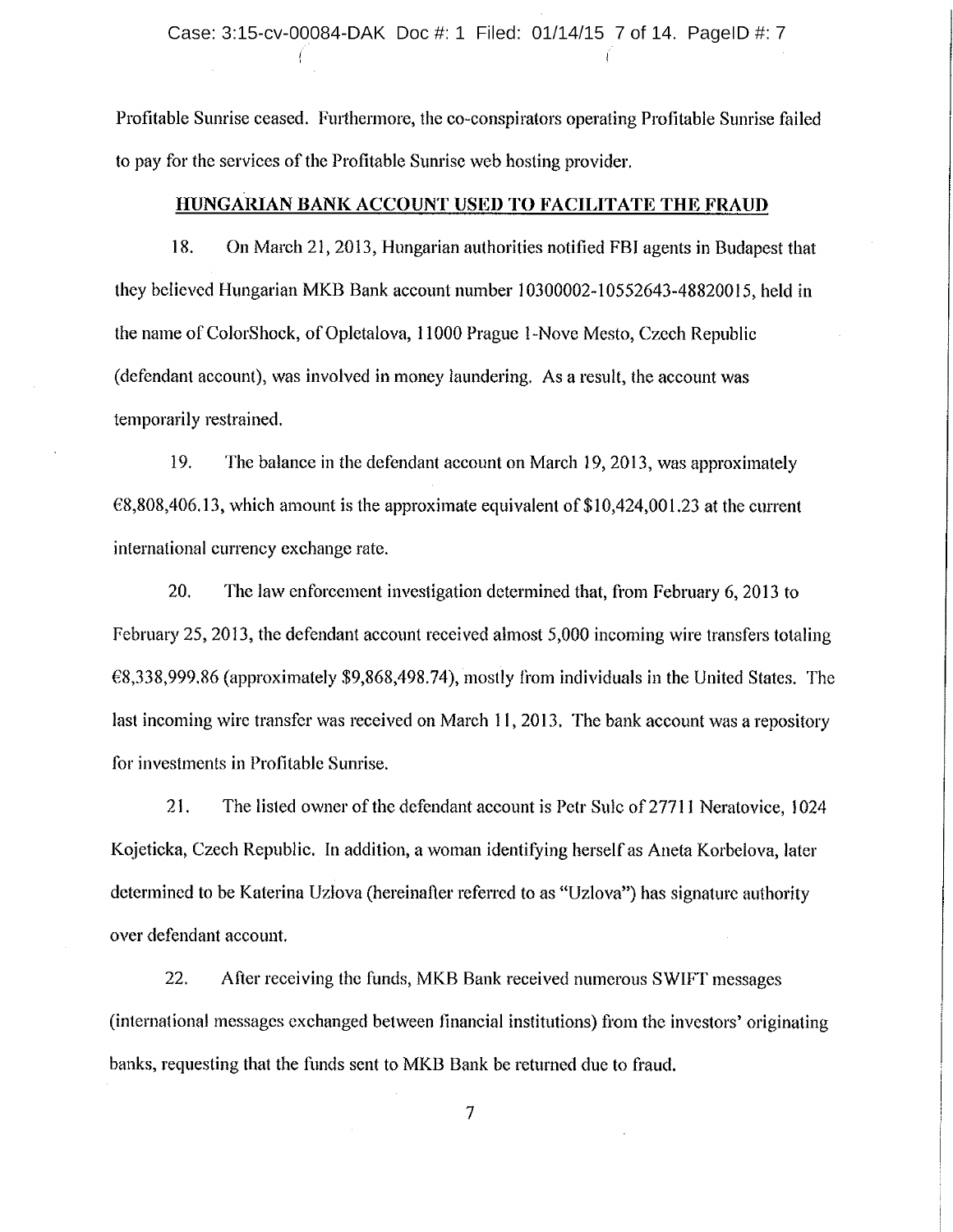#### Case: 3:15-cv-00084-DAK Doc #: 1 Filed: 01/14/15 8 of 14. PagelD #: 8

23. On February 14, 2013, Uzlova, using the alias of Korbelova, attempted to transfer €38,318 (approximately \$45,346.10) from the defendant account to Halltown Business LLP for "textile prof 2013/02." The transfer was temporarily suspended before being conducted on February 18, 2013. MKB Bank's investigation determined that ColorShock had <sup>a</sup> business relationship with Halltown Business LLP, <sup>a</sup> company registered in the United Kingdom and having <sup>a</sup> Latvian bank account. Also identified were previous "contracts" between Colorshock and Halltown Business LLP including €5 million (approximately \$5,917,075.73) to Halltown Business LLP for "trousers." Records obtained from the Latvian bank show that immediately after the funds were received, the exact same amount,  $\epsilon$ 38,318 (approximately \$45,346.10), was transferred to Eversky International Ltd., in Wenzhou, Zhejiang, China.

24. Investigation conducted by the Hungarian Customs and Tax Authority determined that ColorShock S.R.O. has no authority to conduct business in the Czech Republic, nor does ColorShock appear to conduct any legitimate business activity.

25. On March 18, 2013, Uzlova, using the alias of Korbelova, through six separate orders, requested to transfer  $\epsilon$ 10.6 million (approximately \$12,544,200.55) from the defendant account to Eversky International Ltd., address No. 253/Xiao Nanmen, Wenzhou, Zhejiang, China, via the Agricultural Bank of China. MKB Bank requested and received copies of the contracts between ColorShock and Eversky International Ltd. The contracts were dated January 7, 2013 and indicated that a  $E12$  million (approximately \$14,194,447.36) payment was owed by ColorShock due to the purchase of 1.2 million pairs of jeans.

26. Due to the suspected fraud, MKB Bank did not conduct the transfer as requested,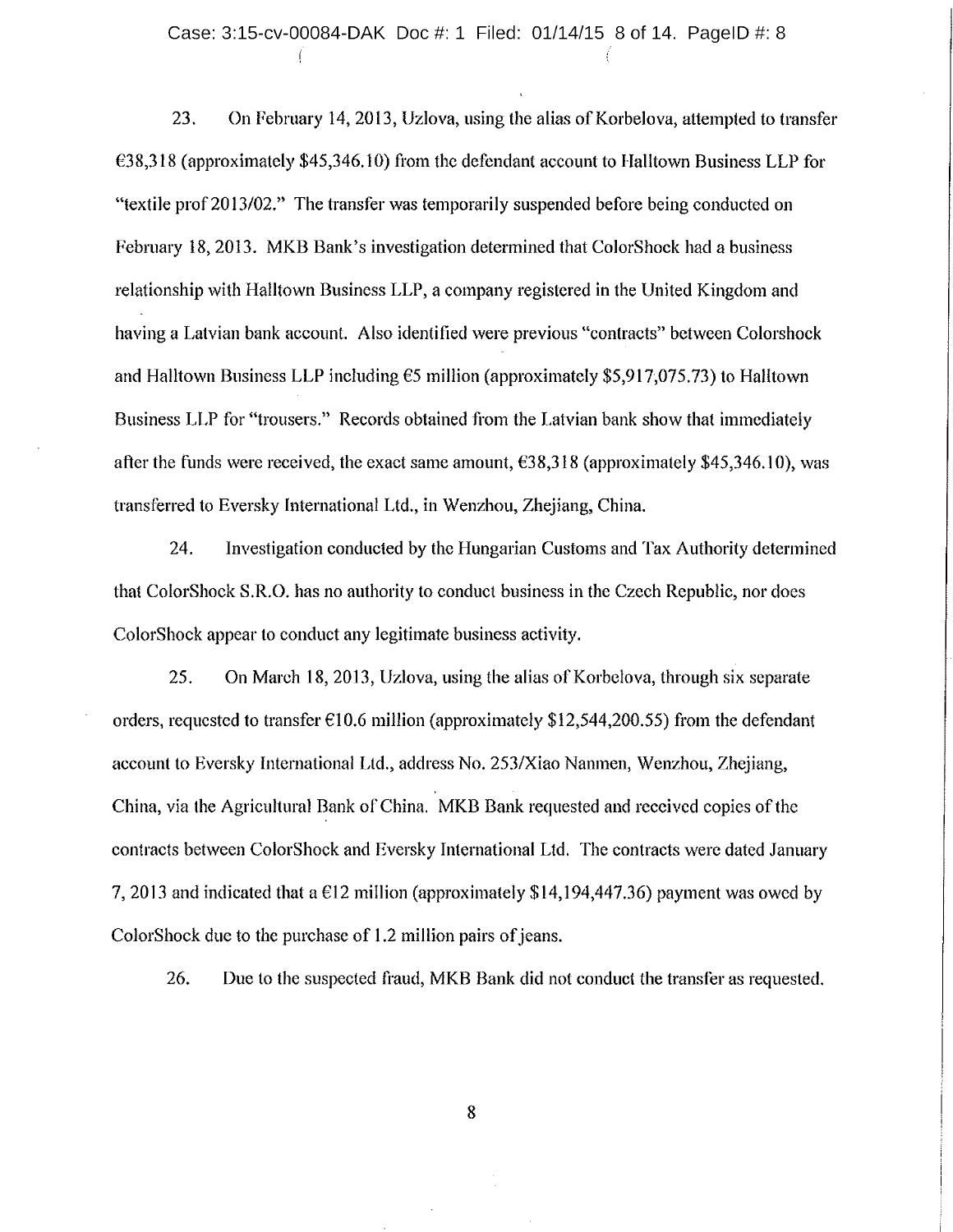27. On March 22, 2013, Hungarian law enforcement authorities arrested Uzlova for violations of Hungarian law at an MKB Bank branch as she attempted to conduct the transfers described above to China from the defendant ColorShock account,

28. Uzlova's person and car were searched following her arrest. Uzlova was found to be in possession of the signed contract between ColorShock and Eversky International which was provided to MKB Bank in furtherance of the transfers. In addition, Uzlova also had with her an unsigned copy ofthe same contract. Uzlova possessed eleven cellular telephones and fraudulent letters on the letterhead of Inter Reef Ltd., Aradis International Ltd., and Kalipso Ltd., "requiring" that funds be transferred to <sup>a</sup> Czech Republic-based bank account held by Fortuna-K S.R.O. The letters requested that the funds be transferred pursuant to an investment contract between Aradis International Ltd. and Fortuna-K S,R.O.

29. At the time of her arrest, Uzlova possessed <sup>a</sup> false Czech Republic identification document in the name of Aneta Korbelova. This identification matched <sup>a</sup> photocopy provided with the account opening documents for the MKB Bank ColorShock account. Uzlova was also wearing a wig at the time of her arrest. Upon close examination of the photo on Korbelova's fake identification document, a similar type and color of wig worn by Uzlova on the day of her arrest appears in that photo.

30. The fake identification document in the name of Korbelova reveals that the false identification document bears a photo with the actual image of Uzlova.

31. When Hungarian law enforcement authorities searched Uzlova's car, they found Uzlova's real identification document, containing a photograph of Uzlova, and a visa credit card in the name of Katerina Uzlova.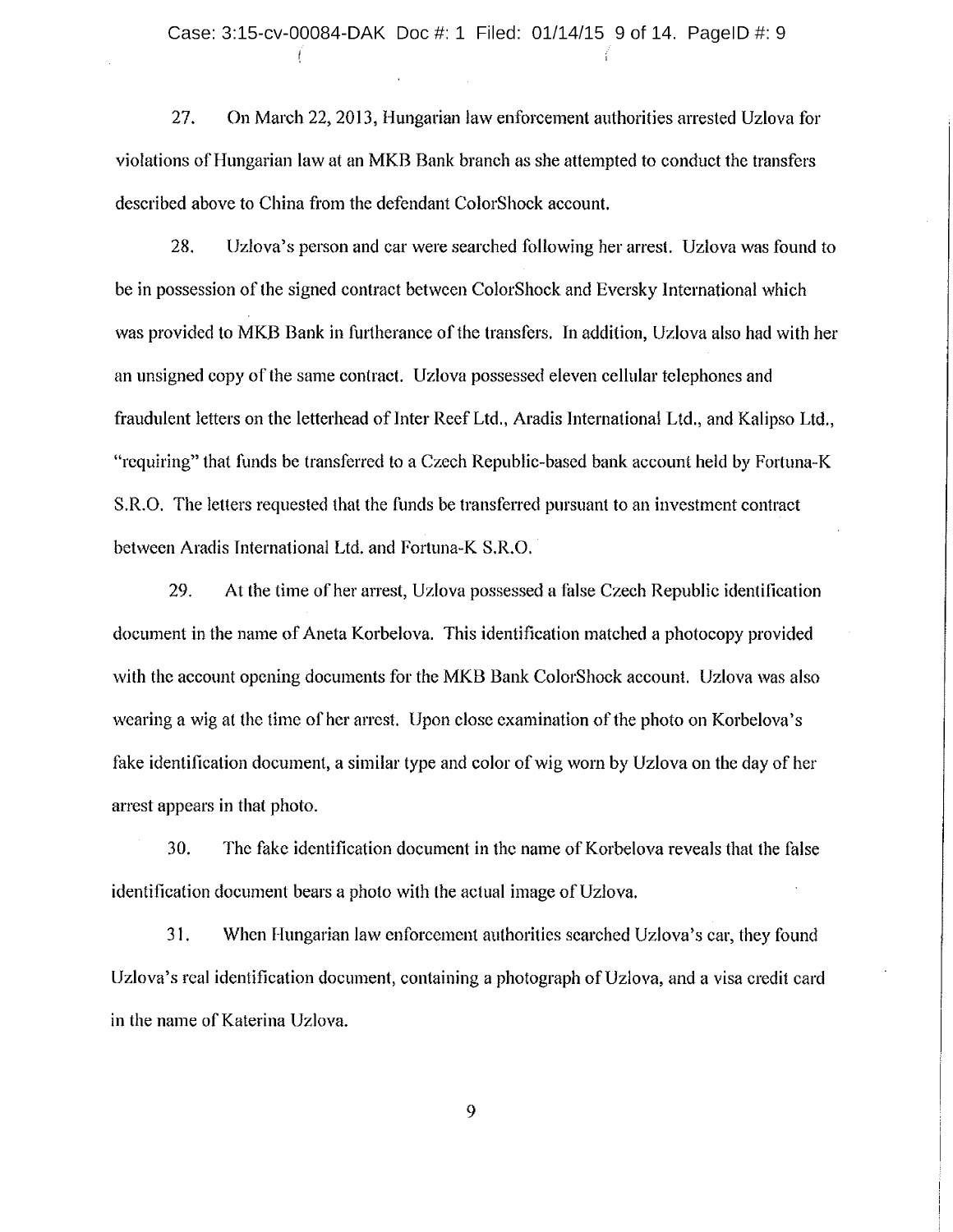32. On the date of her arrest, Uzlova was interviewed by Hungarian law enforcement authorities. Uzlova admitted during her interview that the she possessed the false identification in the name of Korbelova and admitted her true identity was Katerina Uzlova.

33. Hungarian law enforcement authorities seized the documents and the cellular telephones from Uzlova and her car. These items also connected Uzlova to the Czech Republic business bank accounts which received funds from the Profitable Sunrise investors, as well as sent funds to unknown co-conspirators,

34. Review ofthe SMS text messages contained on the phones seized from Uzlova established she received and shared information regarding the ColorShock account with unknown co-conspirators using telephone numbers assigned to the Czech Republic. Some of the information shared included the exact amount of the six individual wire transfers of fraud proceeds (totaling  $\epsilon$ 10.6 million, approximately \$12,544,200.55) which were to be sent to China. Also, the phones contained the email addresses associated with ColorShock and the business registration information for ColorShoek.

35. Uzlova had in her possession other financial information associated with the fraud, including the bank account number for the Czech Republic Solutions Company business bank account and the telephone numbers for MKB Bank,

36. In mid-March 2013, the co-conspirators responsible for the scheme shut down the website, transferred all the remaining available funds from the accounts that were not yet restrained, and disappeared.

#### CONSPIRATOR KATERINA UZLOVA'S CRIMINAL CHARGES

37. On July 24, 2013, <sup>a</sup> grand jury, sitting in the United States District Court for the Northern District of Ohio, issued <sup>a</sup> two-count sealed indictment in Criminal Case No.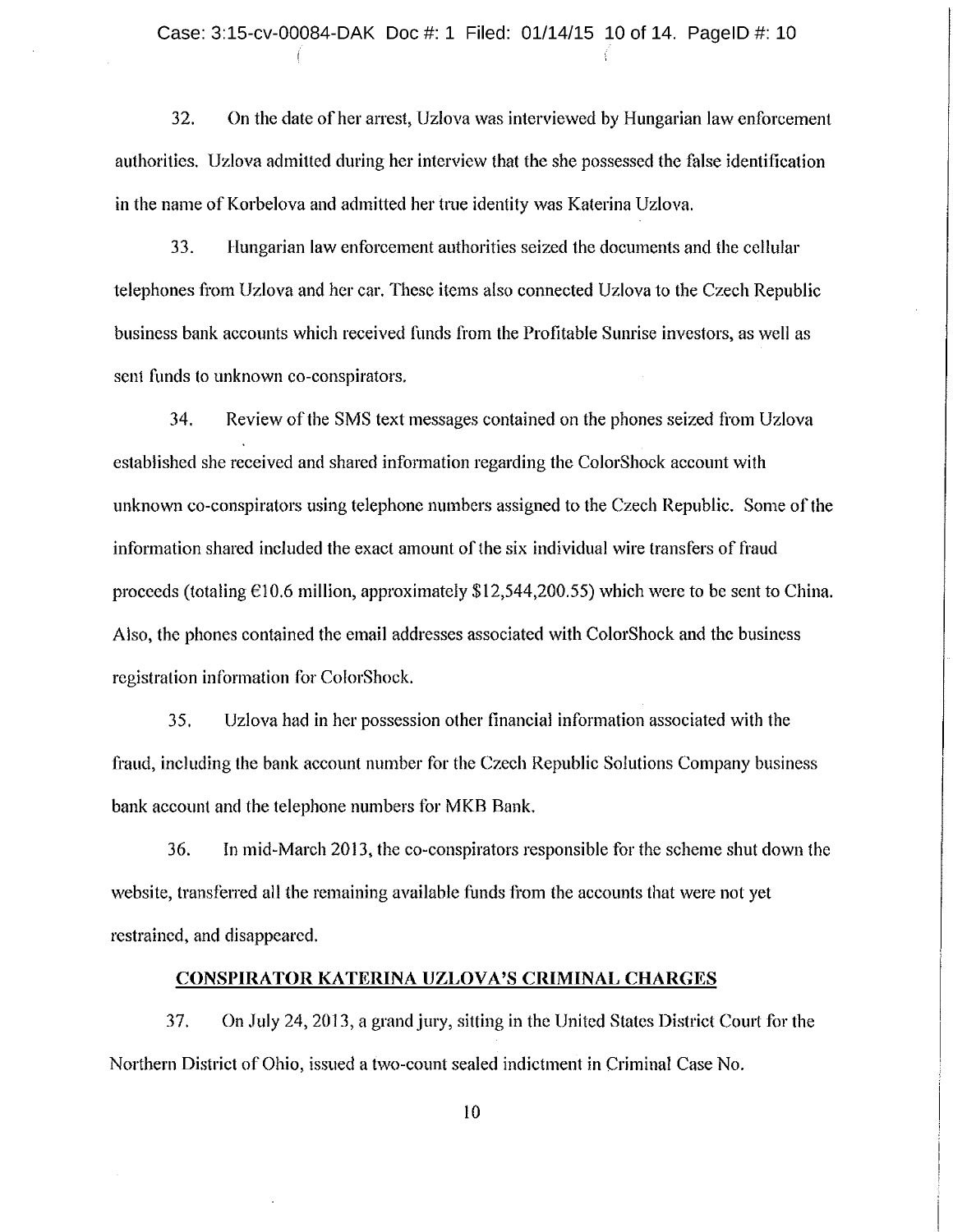$3:13CR356$ , naming Uzlova as Defendant and charging her with violating 18 U.S.C. § 1956(h), conspiracy to commit money laundering; and  $18 \text{ U.S.C.}$  §§ 1349 and 1343, conspiracy to commit wire fraud.

38. Based on the crimes charged against Uzlova, the indictment also included <sup>a</sup> forfeiture specification seeking the forfeiture of any property involved in the offenses, any property traceable to that property, and any property constituting, or derived from any proceeds traceable to the violations of the criminal law by Uzlova. As part of <sup>a</sup> criminal conviction and sentencing of Uzlova, the forfeiture specification contained in the indictment would result in the forfeiture of the defendant account.

39. Pursuant to this indictment, an arrest warrant was issued by Magistrate Judge Gregory A. White of the United States District Court for the Northern District of Ohio. On January 9, 2015, the District Court for the Northern District of Ohio ordered the unsealing ofthe indictment for the limited purpose of pursuing this forfeiture case.

-40. On September 23, 2013, Uzlova was arrested by Hungarian law enforcement officers pursuant to International Arrest Warrant, No 95-100—22796, which had been issued on the basis of the indictment and the United States' extradition request to Hungary.

41. Uzlova was held in custody in Hungary under provisional arrest for extradition from September 23, 2013, through approximately January 23, 2014. The Budapest Capital Regional Court, sitting in Budapest, Hungary, found that the documents submitted in support of the extradition request were insufficient. Based upon that finding, the court ordered Uzlova to be released from custody. The ruling specifically authorized the United States to resubmit <sup>a</sup> request for extradition with additional documentation.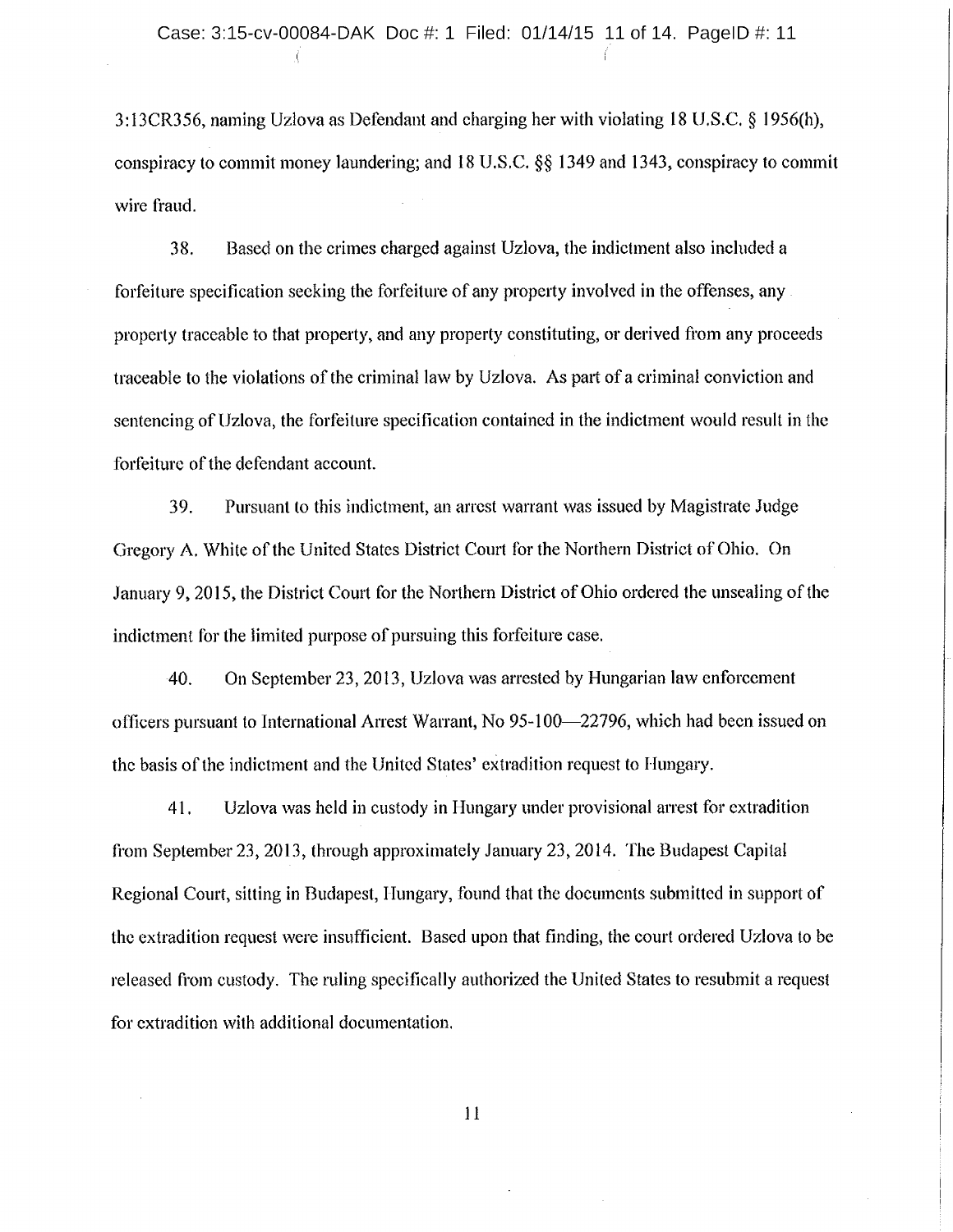42. Upon her release from custody, Hungarian law enforcement officers observed Uzlova cross the international border into Slovakia. To the date of the filing of this complaint, Uzlova has not returned to the Hungary or appeared in the United States to submit to the court's jurisdiction on her criminal charges. Uzlova remains <sup>a</sup> fugitive from justice.

43. If Uzlova was under the jurisdiction of the United States, she would be prosecuted on the indictment naming her <sup>a</sup> defendant and upon conviction, the defendant account would be criminally forfeited on the basis of her involvement in criminal activity involving the conspiracy to commit wire ftaud and the conspiracy to commit money laundering.

## CLAIMS FOR RELIEF

44. Under the laws of the United States, assets that are subject to forfeiture in the criminal case against Uzlova, are also forfeitable under parallel statutes based upon those assets having been involved with violations of the criminal law. When <sup>a</sup> criminal defendant is <sup>a</sup> fugitive from justice or otherwise is unavailable for prosecution, the criminal acts alone can serve as <sup>a</sup> basis for forfeiting the assets under the parallel statutes so that the criminal violations do not go unaddressed and victims may be made whole to the extent possible.

45. By reason of the foregoing, the defendant account is subject to forfeiture to the United States pursuant to 18 U.S.C.  $\S 981(a)(1)(A)$  and  $(a)(1)(C)$ , because it was involved in one or more money laundering transactions in violation of criminal code 18 U.S.C. § 1956 and because it represents the proceeds of <sup>a</sup> wire fraud conspiracy in violation of criminal code <sup>18</sup> U.S.C. §§ 1349 and 1343.

46. The United States would seek the execution of any final forfeiture judgment issued by this Court in the country where the property is located, Hungary, pursuant to a mutual legal assistance treaty request.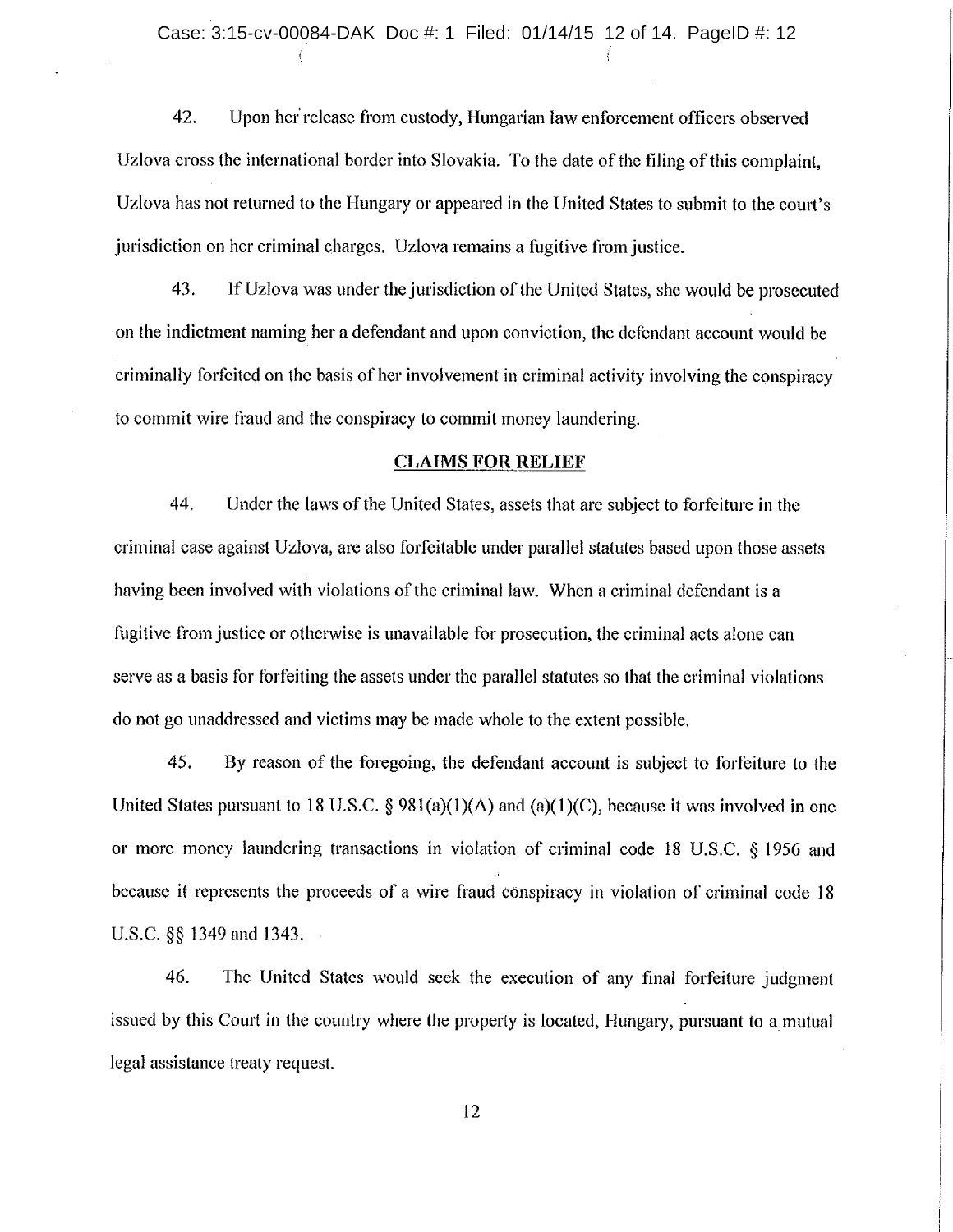WHEREFORE, plaintiff prays that this Court enter judgment condemning the defendant

account and forfeiting it to the United States of America for disposition according to law, and for such other relief as this Court may deem just and proper.

Respectfully submitted,

STEVEN M. DETTELBACH United States Attorney

By:

Phillip J. Tripi

Assistant U.S. Attorney Reg. No. 0017767 United States Court House 801 West Superior Avenue Suite 400 Cleveland, OH 44113 Phone: (216) 622-3769 Fax: (216)522-7499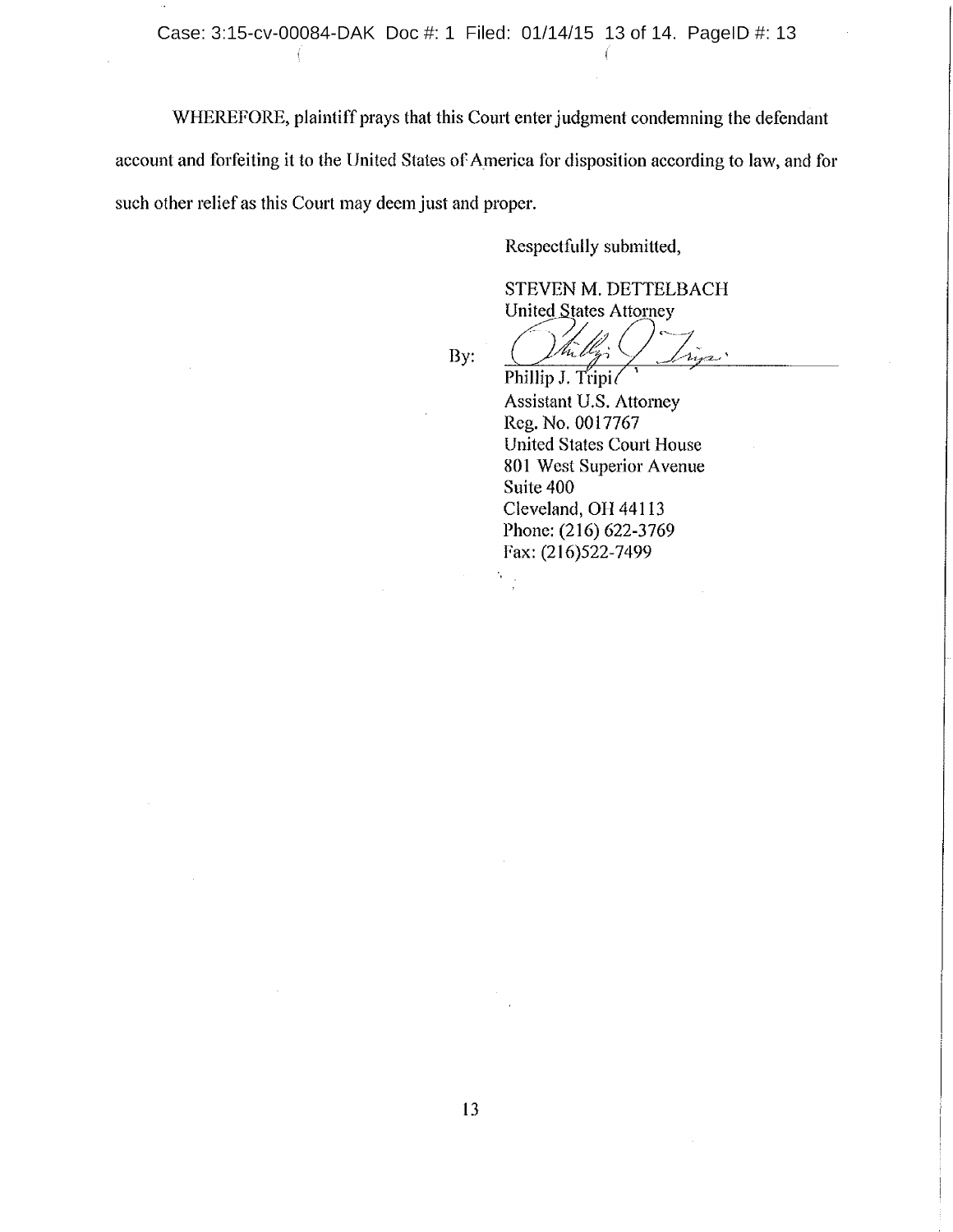#### **VERIFICATION**

STATE OF OHIO  $\mathcal{Y}$ SS. COUNTY OF CUYAHOGA

I, Phillip J. Tripi, being first duly sworn, depose and say that <sup>1</sup> am an Assistant United States Attorney for the Northern District of Ohio, and one of the attorneys for the Plaintiff in this action. Under penalty of perjury I depose and say the foregoing Complaint in Forfeiture is based upon information officially provided to me and is true as I verily believe.

)<br>11., Phillip J. Tripi

Assistant U.S. Attorney

day of January, 2015. Sworn to and subscribed in my presence this

2/Caupe

Notary Public

DANIEL R. RANKE, Attorney At Law Notary Public -State of Ohio My commission has no expiration date. Section 147.03 0. R. C.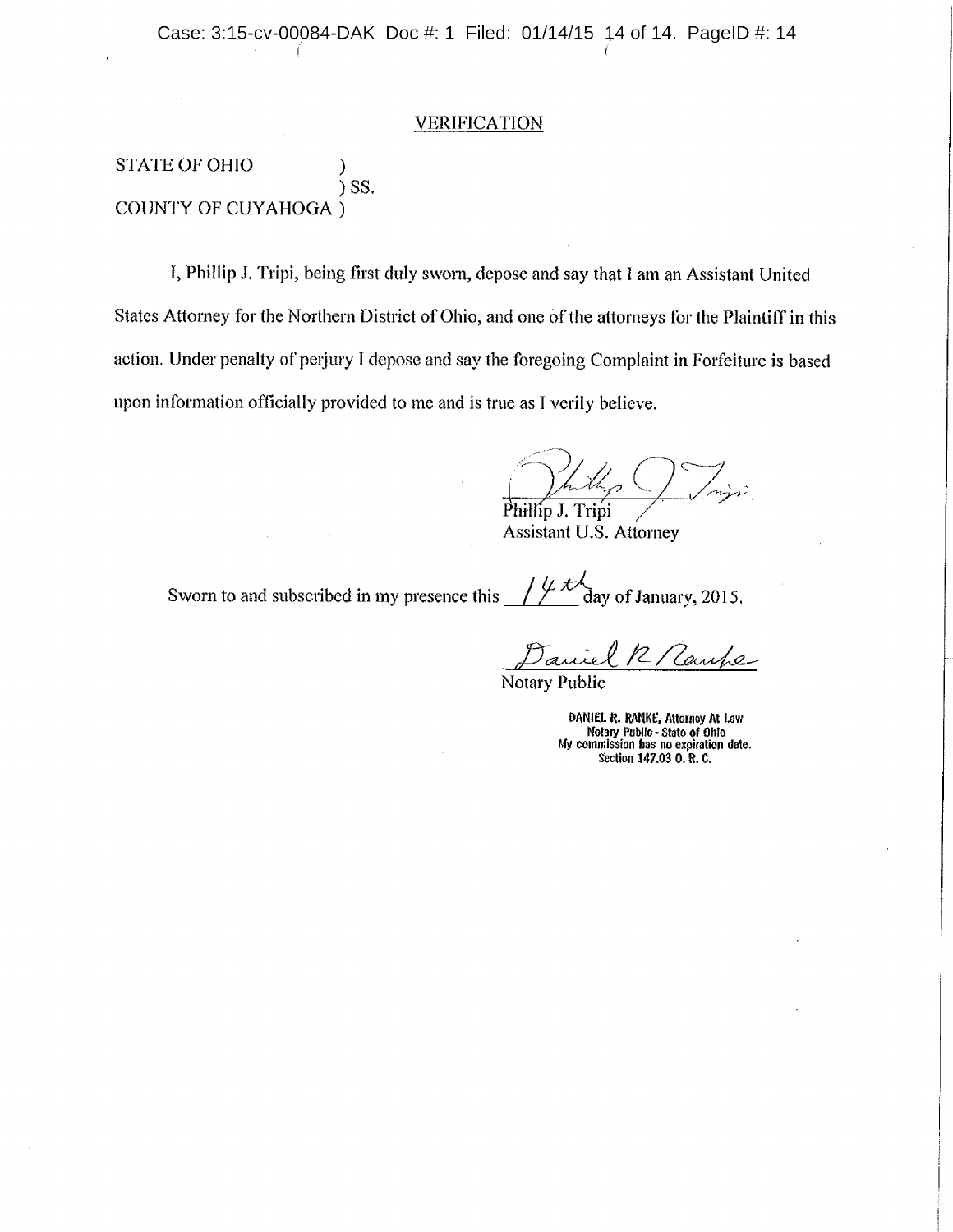|                                                                                                                                                                                                                                                                                                                                                                                                                                                                                                                                                                                                                                                   |                                                                                                                                                                                                                                                                                                                                                                                                                                                                                                                                                                                                                                          |                                                                                                                                                                                                                                                                                                                                                                                                                                                                                                                                                                                                                                                                        |                                                                                                                                                                                                                                                                                                                                                                                                                                                    | Case: 3:15-cv-00084-DAK Doc #: 1-1 Filed: 01/14/15 1 of 2. PageID #: 15                                                                                                                                                                                                                                                                                                                                                           |                                                                                                                                                                                                                                                                                                                                                                                                                                                                                                                                                                                                               |  |
|---------------------------------------------------------------------------------------------------------------------------------------------------------------------------------------------------------------------------------------------------------------------------------------------------------------------------------------------------------------------------------------------------------------------------------------------------------------------------------------------------------------------------------------------------------------------------------------------------------------------------------------------------|------------------------------------------------------------------------------------------------------------------------------------------------------------------------------------------------------------------------------------------------------------------------------------------------------------------------------------------------------------------------------------------------------------------------------------------------------------------------------------------------------------------------------------------------------------------------------------------------------------------------------------------|------------------------------------------------------------------------------------------------------------------------------------------------------------------------------------------------------------------------------------------------------------------------------------------------------------------------------------------------------------------------------------------------------------------------------------------------------------------------------------------------------------------------------------------------------------------------------------------------------------------------------------------------------------------------|----------------------------------------------------------------------------------------------------------------------------------------------------------------------------------------------------------------------------------------------------------------------------------------------------------------------------------------------------------------------------------------------------------------------------------------------------|-----------------------------------------------------------------------------------------------------------------------------------------------------------------------------------------------------------------------------------------------------------------------------------------------------------------------------------------------------------------------------------------------------------------------------------|---------------------------------------------------------------------------------------------------------------------------------------------------------------------------------------------------------------------------------------------------------------------------------------------------------------------------------------------------------------------------------------------------------------------------------------------------------------------------------------------------------------------------------------------------------------------------------------------------------------|--|
| <b>CIVIL COVER SHEET</b><br>JS 44 (Rev. 12/12)                                                                                                                                                                                                                                                                                                                                                                                                                                                                                                                                                                                                    |                                                                                                                                                                                                                                                                                                                                                                                                                                                                                                                                                                                                                                          |                                                                                                                                                                                                                                                                                                                                                                                                                                                                                                                                                                                                                                                                        |                                                                                                                                                                                                                                                                                                                                                                                                                                                    |                                                                                                                                                                                                                                                                                                                                                                                                                                   |                                                                                                                                                                                                                                                                                                                                                                                                                                                                                                                                                                                                               |  |
| purpose of initiating the civil docket sheet. (SEE INSTRUCTIONS ON NEXT PAGE OF THIS FORM.)                                                                                                                                                                                                                                                                                                                                                                                                                                                                                                                                                       |                                                                                                                                                                                                                                                                                                                                                                                                                                                                                                                                                                                                                                          |                                                                                                                                                                                                                                                                                                                                                                                                                                                                                                                                                                                                                                                                        |                                                                                                                                                                                                                                                                                                                                                                                                                                                    | The JS 44 civil cover sheet and the information contained herein neither replace not supplement the filing and service of pleadings or other papers assequired by law, except as provided by local rules of court. This form,                                                                                                                                                                                                     |                                                                                                                                                                                                                                                                                                                                                                                                                                                                                                                                                                                                               |  |
| I. (a) PLAINTIFFS<br>United States of America                                                                                                                                                                                                                                                                                                                                                                                                                                                                                                                                                                                                     |                                                                                                                                                                                                                                                                                                                                                                                                                                                                                                                                                                                                                                          | 2015 JAN 14                                                                                                                                                                                                                                                                                                                                                                                                                                                                                                                                                                                                                                                            | <b>DEFENDANTS</b><br>閉                                                                                                                                                                                                                                                                                                                                                                                                                             | All Funds Contained in Account Number<br>10300002-10552643-48820015, Held in the Name of ColorShock<br>S.R.O., at MKB Bank Zrt. in Budapest, Hungary                                                                                                                                                                                                                                                                              |                                                                                                                                                                                                                                                                                                                                                                                                                                                                                                                                                                                                               |  |
| (b) County of Residence of First Listed Plaintiff                                                                                                                                                                                                                                                                                                                                                                                                                                                                                                                                                                                                 | (EXCEPT IN U.S. PLAINTIFF CASES)                                                                                                                                                                                                                                                                                                                                                                                                                                                                                                                                                                                                         | saas dibi BRITRES<br>SB.                                                                                                                                                                                                                                                                                                                                                                                                                                                                                                                                                                                                                                               | um<br>NOTE:                                                                                                                                                                                                                                                                                                                                                                                                                                        | County of Residence of First Listed Defendant<br><b>INLAND CONDEMNATION CASES, USE THE LOCATION OF</b><br>HETRACTOFLANDINGOVER KATZ                                                                                                                                                                                                                                                                                               | Williams<br>(IN U.S. PLAINTIFF CASES ONLY) And the communication again                                                                                                                                                                                                                                                                                                                                                                                                                                                                                                                                        |  |
| (C) Attorneys (Firm Name, Address, and Telephone Number)<br>Phillip J. Tripi, Assistant U.S. Attorney<br>400 U.S. Court House; 801 West Superior Avenue<br>Cleveland, Ohio 44113 (216) 622-3769                                                                                                                                                                                                                                                                                                                                                                                                                                                   |                                                                                                                                                                                                                                                                                                                                                                                                                                                                                                                                                                                                                                          |                                                                                                                                                                                                                                                                                                                                                                                                                                                                                                                                                                                                                                                                        | Attorneys (If Known)                                                                                                                                                                                                                                                                                                                                                                                                                               |                                                                                                                                                                                                                                                                                                                                                                                                                                   | WWW.MAG.-JUDGE JAMES.R. KNEPP.JL@                                                                                                                                                                                                                                                                                                                                                                                                                                                                                                                                                                             |  |
| II. BASIS OF JURISDICTION (Place an "X" in One Box Only)                                                                                                                                                                                                                                                                                                                                                                                                                                                                                                                                                                                          |                                                                                                                                                                                                                                                                                                                                                                                                                                                                                                                                                                                                                                          |                                                                                                                                                                                                                                                                                                                                                                                                                                                                                                                                                                                                                                                                        |                                                                                                                                                                                                                                                                                                                                                                                                                                                    |                                                                                                                                                                                                                                                                                                                                                                                                                                   | III. CITIZENSHIP OF PRINCIPAL PARTIES (Place an "X" in One Box for Plaintiff                                                                                                                                                                                                                                                                                                                                                                                                                                                                                                                                  |  |
| 区 1 U.S. Government<br>Plaintiff                                                                                                                                                                                                                                                                                                                                                                                                                                                                                                                                                                                                                  | 13 Federal Question<br>(U.S. Government Not a Party)                                                                                                                                                                                                                                                                                                                                                                                                                                                                                                                                                                                     |                                                                                                                                                                                                                                                                                                                                                                                                                                                                                                                                                                                                                                                                        | (For Diversity Cases Only)<br>Citizen of This State                                                                                                                                                                                                                                                                                                                                                                                                | <b>DEF</b><br>PTF<br>ו ם<br>$\Box$ $\Box$<br>Incorporated or Principal Place<br>of Business In This State                                                                                                                                                                                                                                                                                                                         | and One Box for Defendant)<br>PTF<br>DEF<br>$\sigma$ 4<br>$\Box$ 4                                                                                                                                                                                                                                                                                                                                                                                                                                                                                                                                            |  |
| 1 2 U.S. Government<br>Defendant                                                                                                                                                                                                                                                                                                                                                                                                                                                                                                                                                                                                                  | $\Box$ 4 Diversity                                                                                                                                                                                                                                                                                                                                                                                                                                                                                                                                                                                                                       | (Indicate Citizenship of Parties in Item III)                                                                                                                                                                                                                                                                                                                                                                                                                                                                                                                                                                                                                          | Citizen of Another State                                                                                                                                                                                                                                                                                                                                                                                                                           | $\Box$ 2<br><b>3</b> 2 Incorporated and Principal Place<br>of Business In Another State                                                                                                                                                                                                                                                                                                                                           | D <sub>5</sub><br>O 5                                                                                                                                                                                                                                                                                                                                                                                                                                                                                                                                                                                         |  |
|                                                                                                                                                                                                                                                                                                                                                                                                                                                                                                                                                                                                                                                   |                                                                                                                                                                                                                                                                                                                                                                                                                                                                                                                                                                                                                                          |                                                                                                                                                                                                                                                                                                                                                                                                                                                                                                                                                                                                                                                                        | Citizen or Subject of a<br>Foreign Country                                                                                                                                                                                                                                                                                                                                                                                                         | O 3<br>$\Box$ 3 Foreign Nation                                                                                                                                                                                                                                                                                                                                                                                                    | O 6<br>O 6                                                                                                                                                                                                                                                                                                                                                                                                                                                                                                                                                                                                    |  |
| IV. NATURE OF SUIT (Place an "X" in One Box Only)<br>CONTRACT                                                                                                                                                                                                                                                                                                                                                                                                                                                                                                                                                                                     |                                                                                                                                                                                                                                                                                                                                                                                                                                                                                                                                                                                                                                          | TORTS                                                                                                                                                                                                                                                                                                                                                                                                                                                                                                                                                                                                                                                                  | <b>FORFEITURE/PENALTY</b>                                                                                                                                                                                                                                                                                                                                                                                                                          | <b>BANKRUPTCY</b>                                                                                                                                                                                                                                                                                                                                                                                                                 | <b>OTHER STATUTES</b>                                                                                                                                                                                                                                                                                                                                                                                                                                                                                                                                                                                         |  |
| $\Box$ 110 Insurance<br><b>U</b> 120 Marine<br>□ 130 Miller Act<br>140 Negotiable Instrument<br>$\Box$ 150 Recovery of Overpayment<br>& Enforcement of Judgment<br>1 151 Medicare Act<br>$\Box$ 152 Recovery of Defaulted<br>Student Loans<br>(Excludes Veterans)<br><b>C</b> 153 Recovery of Overpayment<br>of Veteran's Benefits<br>□ 160 Stockholders' Suits<br>190 Other Contract<br>1 195 Contract Product Liability<br>□ 196 Franchise<br>S. O<br><b>REAL PROPERTY</b><br>1210 Land Condemnation<br>□ 220 Foreclosure<br>□ 230 Rent Lease & Ejectment<br>240 Torts to Land<br>1 245 Tort Product Liability<br>1 290 All Other Real Property | PERSONAL INJURY<br>$\Box$ 310 Airplane<br>日 315 Airplane Product<br>Liability<br>□ 320 Assault, Libel &<br>Slander<br>□ 330 Federal Employers'<br>Liability<br>f J 340 Marine<br><b>17 345 Marine Product</b><br>Liability<br>□ 350 Motor Vehicle<br>□ 355 Motor Vehicle<br>Product Liability<br>1 360 Other Personal<br>lnjury<br>O 362 Personal Injury -<br>Medical Malpractice<br><b>CIVIL RIGHTS</b><br>□ 440 Other Civil Rights<br>$\Box$ 441 Voting<br><b>El 442 Employment</b><br>$\Box$ 443 Housing/<br>Accommodations<br>□ 445 Amer. w/Disabilities -<br>Employment<br>0 446 Amer. w/Disabilities -<br>Other<br>C 448 Education | PERSONAL INJURY<br>1365 Personal Injury -<br>Product Liability<br>□ 367 Health Care/<br>Pharmaceutical<br>Personal Injury<br>Product Liability<br>□ 368 Asbestos Personal<br>Injury Product<br>Liability<br>□ 370 Other Fraud<br>$\Box$ 371 Truth in Lending<br>□ 380 Other Personal<br>Property Damage<br>CJ 385 Property Damage<br>Product Liability<br><b>PRISONER PETITIONS</b><br>Habeas Corpus:<br>□ 463 Alien Detainee<br>□ 510 Motions to Vacate<br>Sentence<br>□ 530 General<br>□ 535 Death Penalty<br>Other:<br><b>13 540 Mandamus &amp; Other</b><br>□ 550 Civil Rights<br>1 555 Prison Condition<br>口 560 Civil Detainee -<br>Conditions of<br>Confinement | 口 625 Drug Related Seizure<br>of Property 21 USC 881<br>21 690 Other<br>LABOR<br>PERSONAL PROPERTY [C] 710 Fair Labor Standards<br>Act<br>□ 720 Labor/Management<br>Relations<br>13 740 Railway Labor Act<br>Ⅰ□ 751 Family and Medical<br>Leave Act<br><b>El 790 Other Labor Litigation</b><br>[] 791 Employee Retirement<br>Income Security Act<br><b>IMMIGRATION</b><br>CJ 462 Naturalization Application<br>13 465 Other Immigration<br>Actions | □ 422 Appeal 28 USC 158<br>1 423 Withdrawal<br>28 USC 157<br><b>PROPERTY RIGHTS</b><br>□ 820 Copyrights<br>□ 830 Patent<br>13 840 Trademark<br><b>SOCIAL SECURITY</b><br>口 861 HIA (1395ff)<br>□ 862 Black Lung (923)<br>$\Box$ 863 DIWC/DIWW (405(g))<br>$\Box$ 864 SSID Title XVI<br>$\Box$ 865 RSI (405(g))<br><b>FEDERAL TAX SUITS</b><br>1370 Taxes (U.S. Plaintiff<br>or Defendant)<br>□ 871 IRS-Third Party<br>26 USC 7609 | 1375 False Claims Act<br>□ 400 State Reapportionment<br>$\Box$ 410 Antitrust<br>1 430 Banks and Banking<br>□ 450 Commerce<br>CJ 460 Deportation<br>[7] 470 Racketeer Influenced and<br>Corrupt Organizations<br>CJ 480 Consumer Credit<br>C 490 Cable/Sat TV<br>C 850 Securities/Commodities/<br>Exchange<br>□ 890 Other Statutory Actions<br>□ 891 Agricultural Acts<br>1 893 Environmental Matters<br>1 895 Freedom of Information<br>Act<br>$\Box$ 896 Arbitration<br>□ 899 Administrative Procedure<br>Act/Review or Appeal of<br>Agency Decision<br>CJ 950 Constitutionality of<br><b>State Statutes</b> |  |
| V. ORIGIN (Place an "X" in One Box Only)<br>$\times$ 1 Original<br>$\Box$ 2 Removed from<br>$\Box$ 3<br>Remanded from<br><b>D</b> 4 Reinstated or<br>$\Box$ 5 Transferred from<br><b>3</b> 6 Multidistrict<br>Proceeding<br>State Court<br>Appellate Court<br>Reopened<br>Another District<br>Litigation<br>(snectfy)<br>Cite the U.S. Civil Statute under which you are filing (Do not cite jurisdictional statutes unless diversity):<br>Civil Forfeiture Action Pursuant to 18 U.S.C. § 981<br>VI. CAUSE OF ACTION                                                                                                                             |                                                                                                                                                                                                                                                                                                                                                                                                                                                                                                                                                                                                                                          |                                                                                                                                                                                                                                                                                                                                                                                                                                                                                                                                                                                                                                                                        |                                                                                                                                                                                                                                                                                                                                                                                                                                                    |                                                                                                                                                                                                                                                                                                                                                                                                                                   |                                                                                                                                                                                                                                                                                                                                                                                                                                                                                                                                                                                                               |  |
| Brief description of cause:<br><b>VII. REQUESTED IN</b><br><b>DEMANDS</b><br>CHECK YES only if demanded in complaint:<br>ο.<br>CHECK IF THIS IS A CLASS ACTION<br>UNDER RULE 23, F.R.Cv.P.<br><b>COMPLAINT:</b><br>$\sigma$ Yes<br>$\Box$ No<br>JURY DEMAND:                                                                                                                                                                                                                                                                                                                                                                                      |                                                                                                                                                                                                                                                                                                                                                                                                                                                                                                                                                                                                                                          |                                                                                                                                                                                                                                                                                                                                                                                                                                                                                                                                                                                                                                                                        |                                                                                                                                                                                                                                                                                                                                                                                                                                                    |                                                                                                                                                                                                                                                                                                                                                                                                                                   |                                                                                                                                                                                                                                                                                                                                                                                                                                                                                                                                                                                                               |  |
| VIII. RELATED CASE(S)<br>(See instructions).<br>IF ANY<br>Jeffrey S. Helmick<br>3:13CR356<br>DOCKET NUMBER<br>IUDGE                                                                                                                                                                                                                                                                                                                                                                                                                                                                                                                               |                                                                                                                                                                                                                                                                                                                                                                                                                                                                                                                                                                                                                                          |                                                                                                                                                                                                                                                                                                                                                                                                                                                                                                                                                                                                                                                                        |                                                                                                                                                                                                                                                                                                                                                                                                                                                    |                                                                                                                                                                                                                                                                                                                                                                                                                                   |                                                                                                                                                                                                                                                                                                                                                                                                                                                                                                                                                                                                               |  |
| SIGNATURE OF ATTORNEY OF RECORD<br>DATE<br>01/14/2015<br>FOR OFFICE USE ONLY                                                                                                                                                                                                                                                                                                                                                                                                                                                                                                                                                                      |                                                                                                                                                                                                                                                                                                                                                                                                                                                                                                                                                                                                                                          |                                                                                                                                                                                                                                                                                                                                                                                                                                                                                                                                                                                                                                                                        |                                                                                                                                                                                                                                                                                                                                                                                                                                                    |                                                                                                                                                                                                                                                                                                                                                                                                                                   |                                                                                                                                                                                                                                                                                                                                                                                                                                                                                                                                                                                                               |  |
| RECEIPT#                                                                                                                                                                                                                                                                                                                                                                                                                                                                                                                                                                                                                                          | <b>AMOUNT</b>                                                                                                                                                                                                                                                                                                                                                                                                                                                                                                                                                                                                                            | <b>APPLYING IFP</b>                                                                                                                                                                                                                                                                                                                                                                                                                                                                                                                                                                                                                                                    | <b>JUDGE</b>                                                                                                                                                                                                                                                                                                                                                                                                                                       | MAG. JUDGE                                                                                                                                                                                                                                                                                                                                                                                                                        |                                                                                                                                                                                                                                                                                                                                                                                                                                                                                                                                                                                                               |  |

 $\sim$ 

ł,